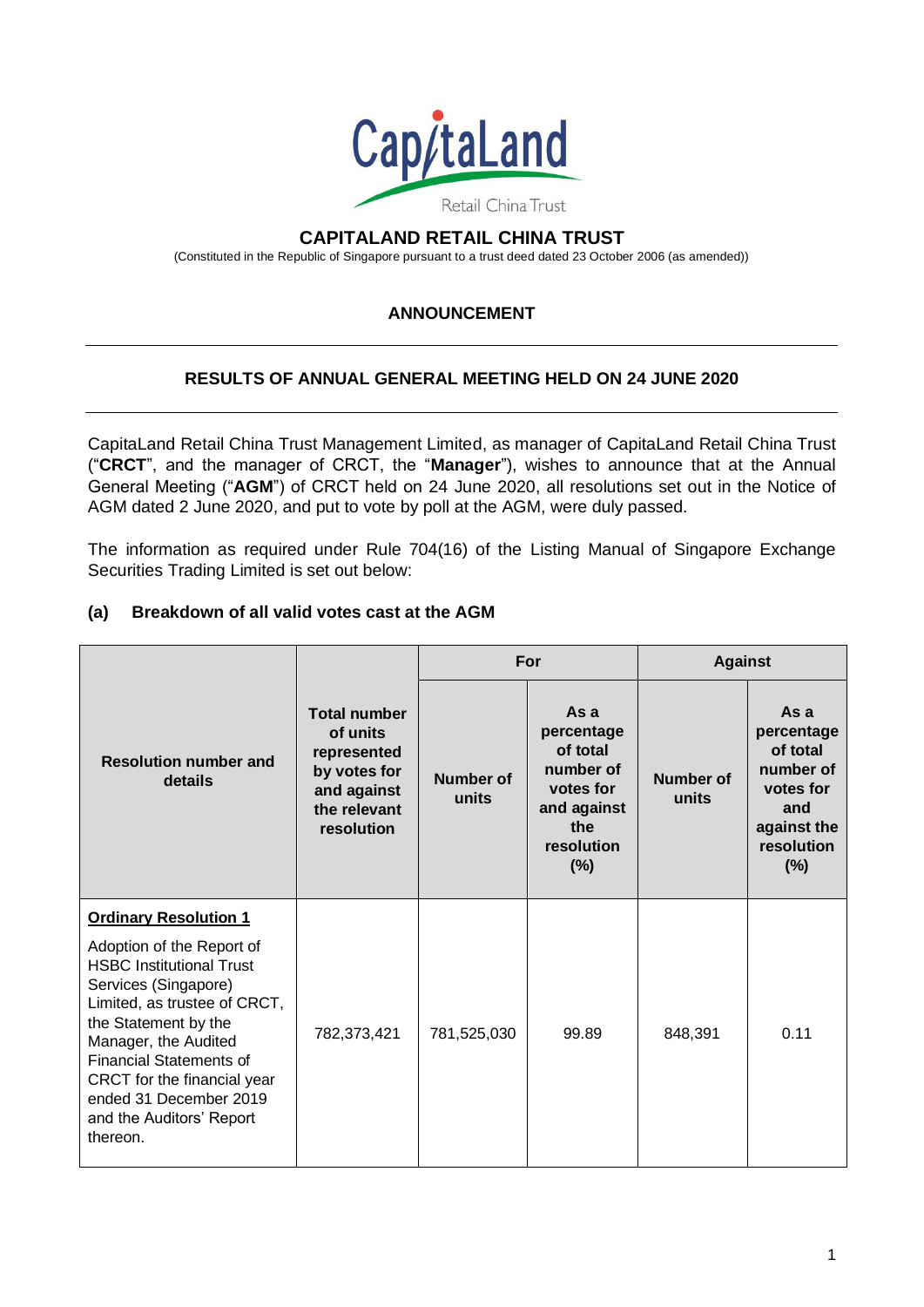| <b>Resolution number and</b><br>details                                                                                             | <b>Total number</b><br>of units<br>represented<br>by votes for<br>and against<br>the relevant<br>resolution | For                       |                                                                                                     | <b>Against</b>            |                                                                                                     |
|-------------------------------------------------------------------------------------------------------------------------------------|-------------------------------------------------------------------------------------------------------------|---------------------------|-----------------------------------------------------------------------------------------------------|---------------------------|-----------------------------------------------------------------------------------------------------|
|                                                                                                                                     |                                                                                                             | <b>Number of</b><br>units | As a<br>percentage<br>of total<br>number of<br>votes for<br>and against<br>the<br>resolution<br>(%) | <b>Number of</b><br>units | As a<br>percentage<br>of total<br>number of<br>votes for<br>and<br>against the<br>resolution<br>(%) |
| <b>Ordinary Resolution 2</b>                                                                                                        |                                                                                                             |                           |                                                                                                     |                           |                                                                                                     |
| Re-appointment of KPMG<br>LLP as Auditors of CRCT<br>and grant of authority to the<br>Manager to fix the Auditors'<br>remuneration. | 782,373,421                                                                                                 | 782,009,162               | 99.95                                                                                               | 364,259                   | 0.05                                                                                                |
| <b>Ordinary Resolution 3</b>                                                                                                        |                                                                                                             |                           |                                                                                                     |                           |                                                                                                     |
| Authority for the Manager to<br>issue units in CRCT<br>("Units") and to make or<br>grant instruments<br>convertible into Units.     | 782,373,421                                                                                                 | 773,580,196               | 98.88                                                                                               | 8,793,225                 | 1.12                                                                                                |
| <b>Ordinary Resolution 4</b>                                                                                                        |                                                                                                             |                           |                                                                                                     |                           |                                                                                                     |
| Renewal of the Unit Buy-<br>Back Mandate.                                                                                           | 782,373,421                                                                                                 | 781,905,942               | 99.94                                                                                               | 467,479                   | 0.06                                                                                                |
| <b>Ordinary Resolution 5</b>                                                                                                        |                                                                                                             |                           |                                                                                                     |                           |                                                                                                     |
| Authority for the Manager to<br>issue Units pursuant to the<br><b>CRCT Distribution</b><br>Reinvestment Plan.                       | 782,373,421                                                                                                 | 782,032,862               | 99.96                                                                                               | 340,559                   | 0.04                                                                                                |

# **(b) Appointed scrutineer**

DrewCorp Services Pte Ltd was appointed as the scrutineer at the AGM.

BY ORDER OF THE BOARD CapitaLand Retail China Trust Management Limited (Registration Number: 200611176D) As manager of CapitaLand Retail China Trust

Chuo Cher Shing Company Secretary 24 June 2020